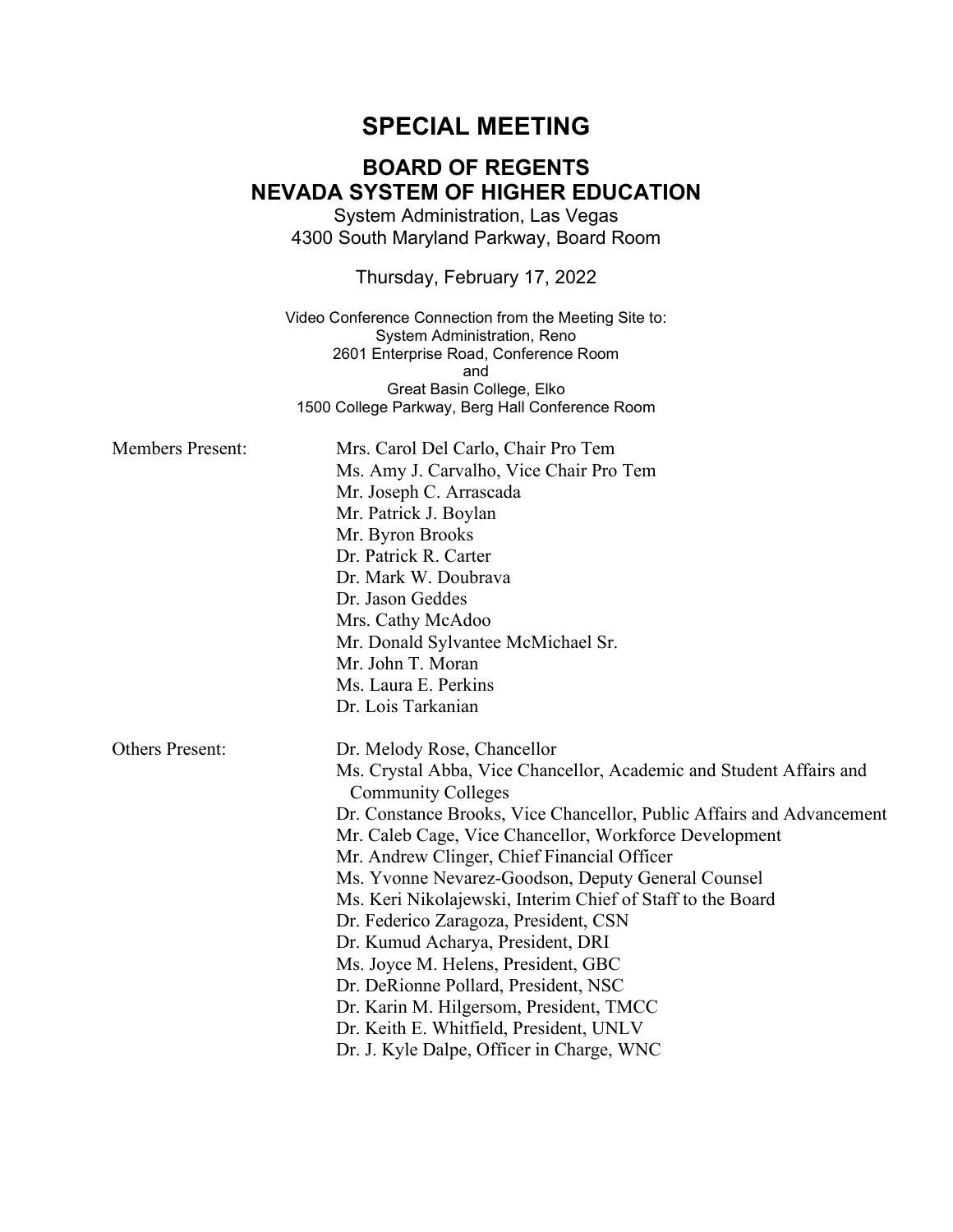Faculty senate chairs in attendance were: Ms. Shannon Sumpter, UNLV; and Dr. Amy Pason, UNR. Student body presidents in attendance were: Ms. Caren Yap, CSUN President, UNLV; Ms. Nicole Thomas, GPSA Vice President, UNLV; and Mr. Austin Brown, ASUN President, UNR.

Deputy Attorney General Rosalie M. Bordelove was also in attendance.

Chair Pro Tem Del Carlo called the meeting to order at 9:00 a.m. with all members present. Regent Brooks led the Pledge of Allegiance, and Chair Pro Tem Del Carlo provided the Land Acknowledgement.

## 1. Information Only – Public Comment

The Nevada Faculty Alliance provided a Petition to Reinstate NSHE Masking Requirements signed by faculty, staff, students, and family members of the Nevada System of Higher Education. *(PetitionToReinstateNSHEMasking02.17.22 on file in the Board Office.)*

The following individuals provided written public comment or spoke in support of reinstating the mask mandate:

- $\triangleright$  Emily Bird
- Natascha Boers
- Greta de Jong *(deJong.Greta02.17.22 on file in the Board Office.)*
- Katherine Keller *(Keller.Katherine02.17.22 on file in the Board Office.)*
- Dr. Amy Pason
- Todd Ruecker
- Erin Stiles *(Stiles.Erin02.17.22 on file in the Board Office.)*
- $\triangleright$  Shannon Sumpter
- Caren Yap

The following individual spoke in opposition to reinstating the mask mandate:

 $\triangleright$  Jace McNaught

The following individuals provided written public comment or spoke in opposition to a change in Board leadership:

- Alan Cruz *(Cruz.Alan02.17.22 on file in the Board Office.)*
- $\triangleright$  Lisa Levine
- Paul Moradkhan

The following individual provided written public comment in support of Regent McAdoo:

Billie Crapo *(Crapo.Billie02.17.22 on file in the Board Office.)*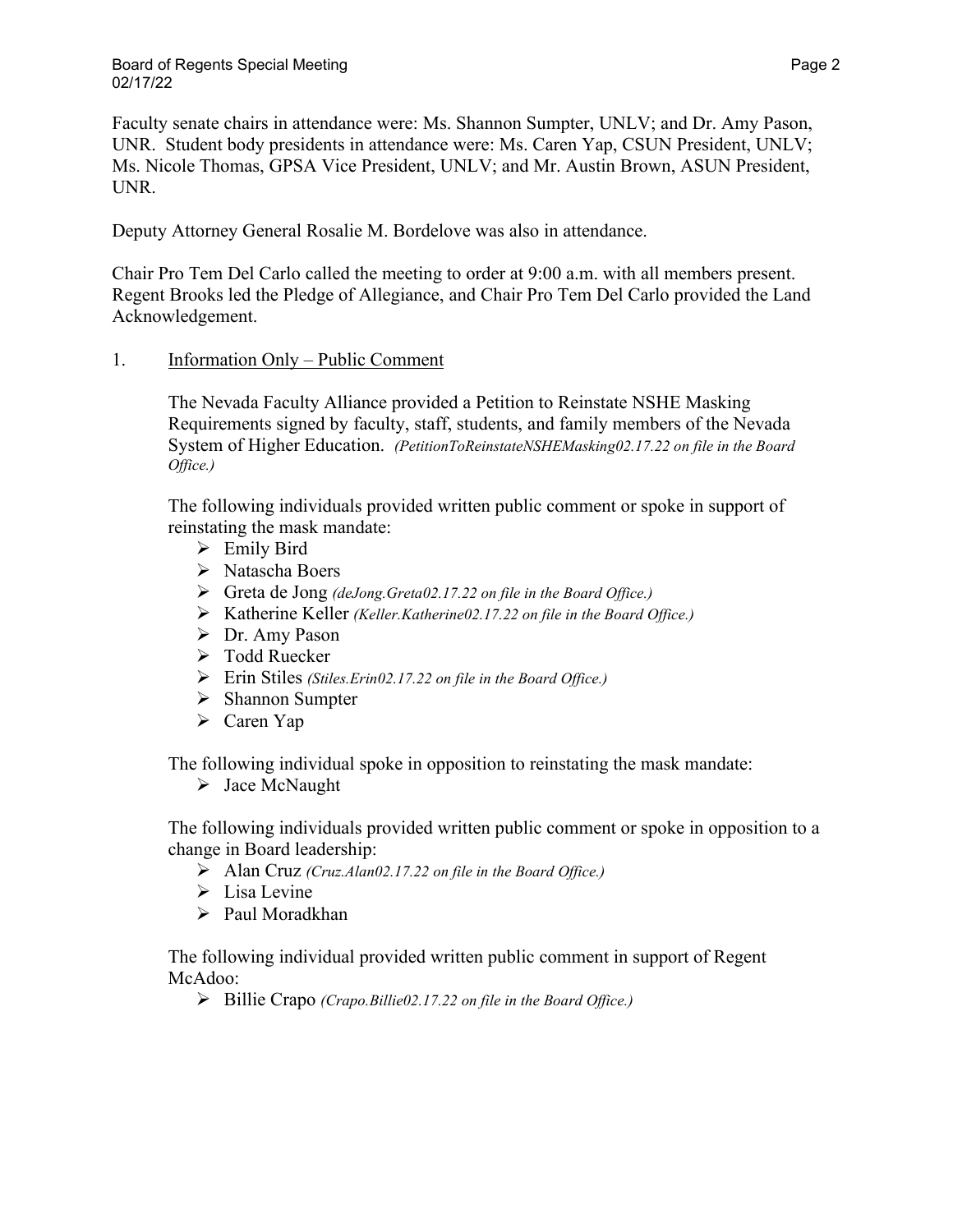## 1. Information Only – Public Comment – *(Continued)*

The following individuals provided written public comment or spoke regarding their concerns related to actions and/or statements of racism, sexism, or intimidation made by certain Board members:

- Magdalena Callejas *(Callejas.Magdalena02.17.22 on file in the Board Office.)*
- $\triangleright$  Cassie Charles
- Laura Martin *(Martin.Laura02.17.22 on file in the Board Office.)*

Kent Ervin requested three Regents propose a new business agenda item requesting:

- 1. NSHE to follow recommendations of the CDC for institutions of higher education regarding non-pharmaceutical interventions against COVID-19.
- 2. Require each institution to implement the CDC recommendations as minimum requirements.
- 3. Recognize the authority for departments and instructors to go beyond the minimum requirements based on circumstances in their courses.

Jennifer Hostetler, Counsel for Chancellor Melody Rose, Lewis Roca Rothgerber Christie LLP, stated her disappointment in the investigation report. She believed the investigator should thoroughly vet employee complaints with each material allegation investigated and addressed. However, the investigation focused on gender discrimination and determining whether it occurred. It did not thoroughly vet the Chancellor's other claims, including violations of the Board of Regents *Handbook* and the Chancellor's contract. Notably, while the investigation revealed potential ethics violations, those violations have not been investigated and driven to a conclusion. If Chancellor Rose is retaliated against for filing the complaint and bringing forward her concerns and potential violations by Board members, she anticipated significant legal consequences. Chancellor Rose wants to be able to do her job and remains committed to focusing on Nevada students and taking steps to improve transparency, accountability, and student outcomes.

The following individuals encouraged the Board to improve its behavior, examine how it interacts with Chancellor Rose and the message this is sending to various communities:

- $\triangleright$  Amy Ayoub
- $\triangleright$  Kris Engelstad
- $\triangleright$  Beverly Rogers
- Maureen Schafer
- Lindy Schumacher
- $\triangleright$  Shannon Sumpter
- Caren Yap
- 2. Action Taken Conclusion of Internal Complaint Investigation The Board acknowledged the conclusion of the internal complaint investigation to effectuate the action taken by the Board at its November 12, 2021, meeting and to return Regent Cathy McAdoo and Regent Patrick R. Carter to their respective positions as Chair and Vice Chair of the Board.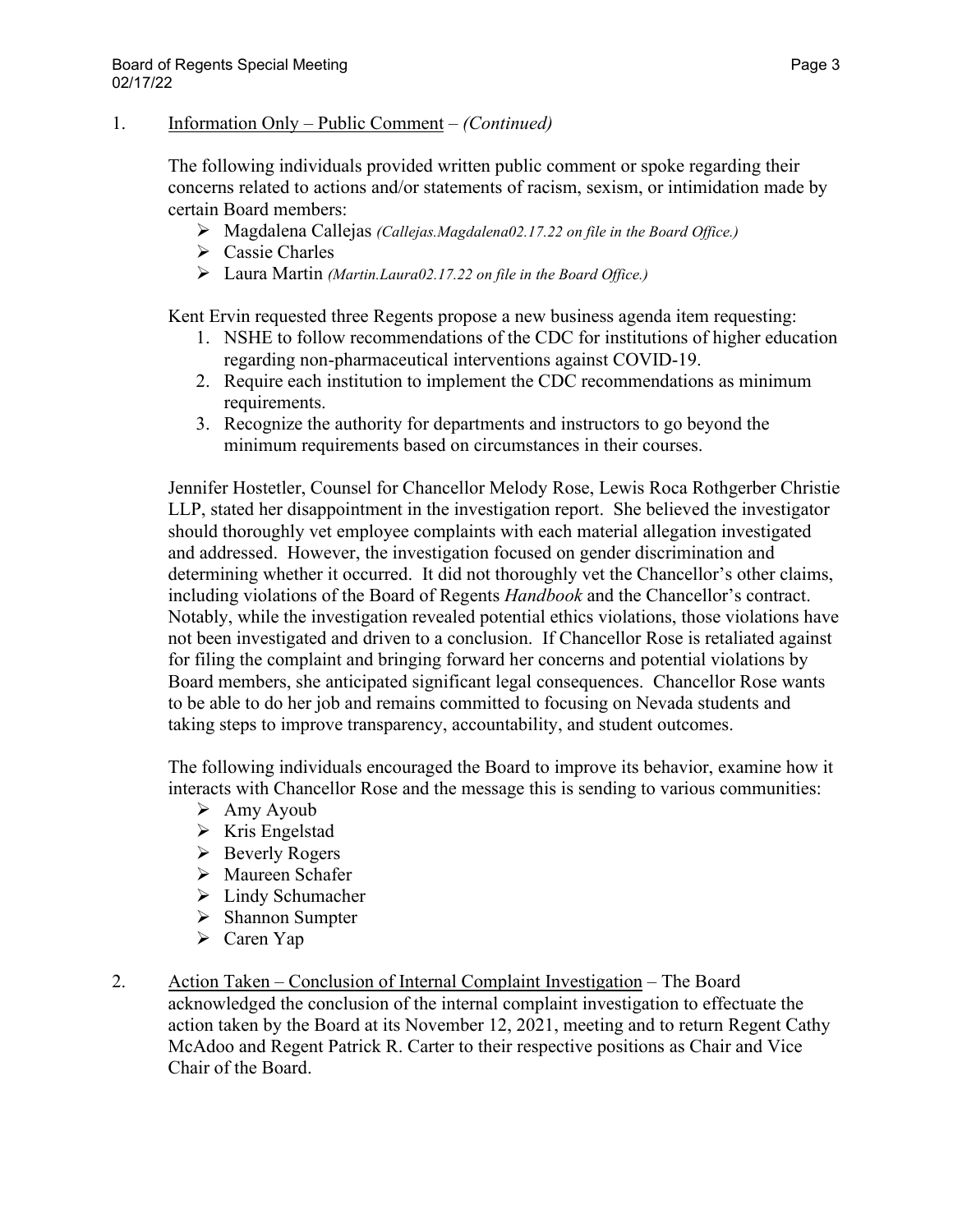Pursuant to Title 1, Article V, Section 3 of the Bylaws of the Board of Regents, a Special Meeting of the Board of Regents has been called at the request of Regent Joseph C. Arrascada, Regent Patrick J. Boylan, Regent Byron Brooks, Regent Patrick R. Carter, Regent Cathy McAdoo, and Regent Laura E. Perkins.

Chair Pro Tem Del Carlo stated the meeting relates to a confidential personnel investigation, and as such, the Board will not discuss the character or confidence of any Regent or the Chancellor. The agenda item requests whether the Board will acknowledge the conclusion of the investigation to effectuate the Board's action at its November special meeting to elect temporary Board officers. The Board's determination in favor of concluding the investigation would return Regents McAdoo and Carter to their respective positions as Chair and Vice Chair.

Chair Pro Tem Del Carlo asked if there were any Regents with disclosures or abstentions.

Regent Geddes *(requested verbatim comments)*: I would like to announce that I was named in one of the addendums that we didn't see until January regarding the November  $12<sup>th</sup>$  meeting, but I do not think there is any reason to abstain today, and I will elaborate on that later. So, I'm disclosing but I'm not abstaining.

Deputy Attorney General Rosalie M. Bordelove stated the Open Meeting Law requires agendas to include a clear and complete statement of the topics scheduled to be considered. In addition, the law requires written notice to be served on a person whose character, alleged misconduct, professional competence, or physical or mental health may be discussed. Because of these requirements, Deputy Attorney General Bordelove advised the Board to refrain from discussing the report details and considering the character of the Chancellor, the individual Regents, or any other individuals involved in the investigation. She also advised that action be limited to determining whether to consider the internal complaint and investigation concluded to return the Chair and Vice Chair to their respective leadership positions. Any further action regarding the investigation and report should be saved for a future meeting.

Deputy Attorney General Bordelove stated Nevada Revised Statutes require, as an elected body, a majority of all members must vote in favor of a motion for it to pass. Abstentions, on the advice of Counsel, may be removed from the quorum and voting requirements.

Vice Chair Pro Tem Carvalho stated the agenda item is filled with issues that she could not support. The item asks for acknowledgment of the investigation's conclusion but ties the return of previous leadership to that conclusion. There is no discussion, remediation, or indication of how the Board will move forward, which implies the Board will return to the previous environment. The Board has been the focus of scrutiny from many constituents. Most instances of bad behavior have been swept under the rug. Issues have not been addressed or resolved transparently. This does not foster a culture of continuous improvement. This motion appears to be the same treatment, and she cannot continue to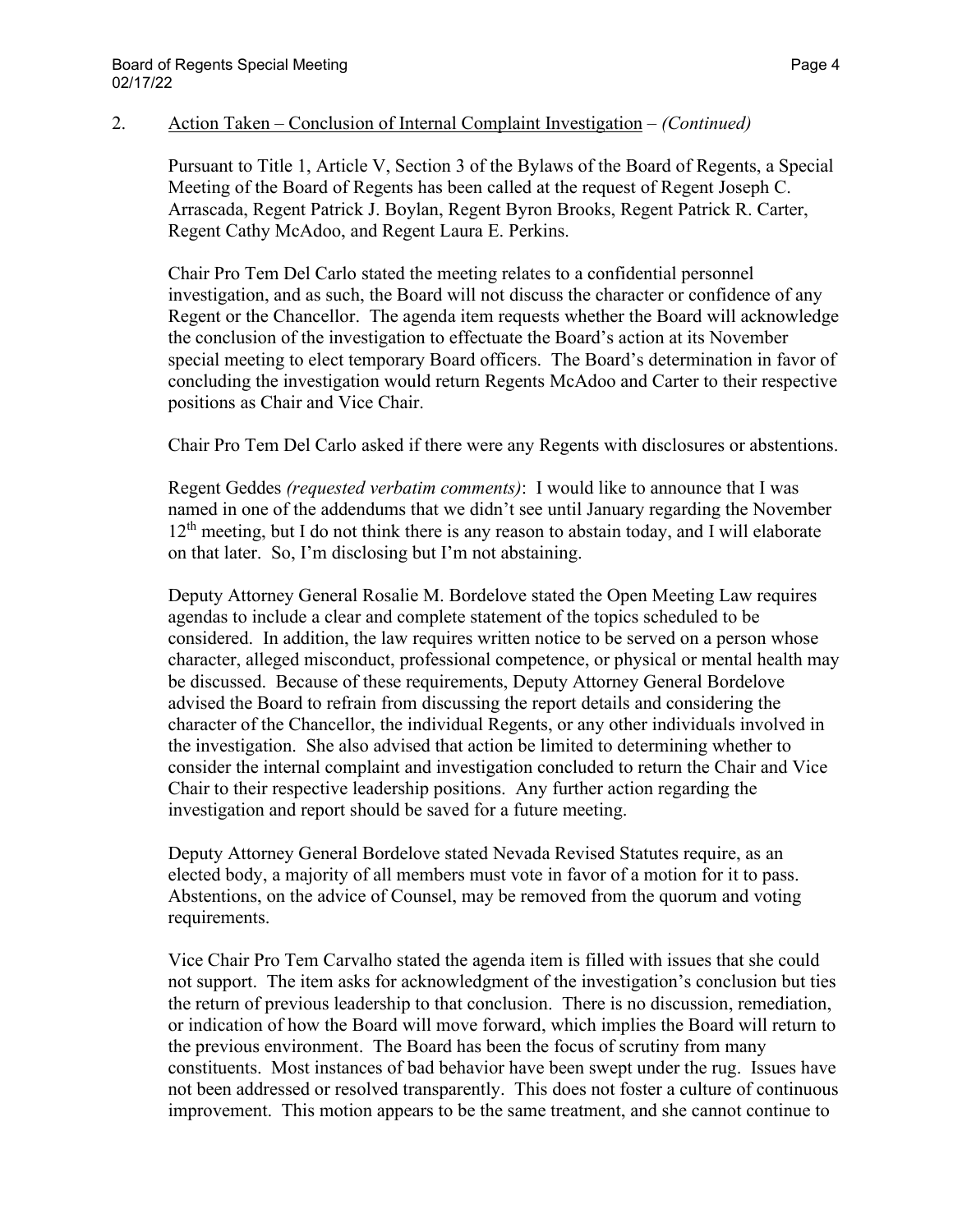stand by and allow this to occur. The Board cannot continue to ignore the public's voice, including the philanthropic and business leaders in southern Nevada who have asked for an external investigation into ethics violations. Governor Sisolak has implored this Board to work collaboratively with Chancellor Rose, not the adversarial approach that many on the Board have taken. The students, employees, and constituents deserve better.

Regent Geddes *(requested verbatim comments)*: Thank you, Chair Pro Tem, and I cannot disagree with Regent Carvalho any more, but I just want to state a few items, and I would move approval of item, agenda item two. But I just want to say a few things. There is…nothing in today's action says anything positive or negative about the Chancellor. We got a complaint, we had an investigation, per our policy we hired an outside firm to perform the investigation, and that investigation from the outside firm is complete. There were issues as many in public comment stated about possible ethical violations, but there were no confirmed ethical violations. And those possible violations are referred to the Ethics Commission, and honestly, if every governing agency in the state of Nevada had to stop its business because of possible ethical violations that are reported to the State Ethics Commission, city governments, school districts, Board of Regents would shut down because they happen all the time. So there has been a complaint filed, and that complaint will be investigated by the Ethics Commission, and if they rule, at that point in time, we take action. We don't get paralyzed by complaints and allegations. And as I said when the first complaint came out in October, and again I mentioned earlier that I didn't know about the subsequent complaints until way after we asked the attorney, but allegations are not fact, and if we go through the independent investigator's report regarding Title VII there were no findings of fact that could be supported. So, I mean, I am here, and I have been here for many years now and too many years that I will mention, but the reason I serve is for the students, the staff, the faculty, and no action today in accepting this report impacts anybody other than we accept the report, and we restore the leadership that we approved and voted on back in June. And again, I appreciate you and Regent Carvalho stepping up and acting as Pro Tem and getting us through this period of time, but I think it is responsible for us to go back to votes that we have taken, and if we need to make changes, we have votes coming up in June, and those changes will occur in June. So, I mean, when I look at the November  $12<sup>th</sup>$  agenda, the Deputy Attorney General Bordelove and our Deputy General Counsel Nevarez-Goodson crafted the agenda item, and the way that agenda item was written was once the complaint was resolved, that Regents McAdoo and Carter would be reinstated to their positions, and then we would go forward. Since we got the complaint, we all received the complaint, and very unfortunately, with so many of our attorney-client documents that go out, they have been leaked to the press. So, I am not very happy with that all the way along, and I would hope that my colleagues and our staff would not release that information since it is attorney-client privileged, but it is out there, and it's in the public, and so everybody has seen it, and we saw that there was no actual violations per the independent third-party report where our staff recused themselves from anything. So, there may be ethical issues that they'll have to look into, but those don't impact what we are doing today, and anything we do today again does not impact Chancellor Rose in any way other than accepting this report. I mentioned allegations are not facts, and if you go through that report and you look at it, a lot of the allegations were not substantiated, and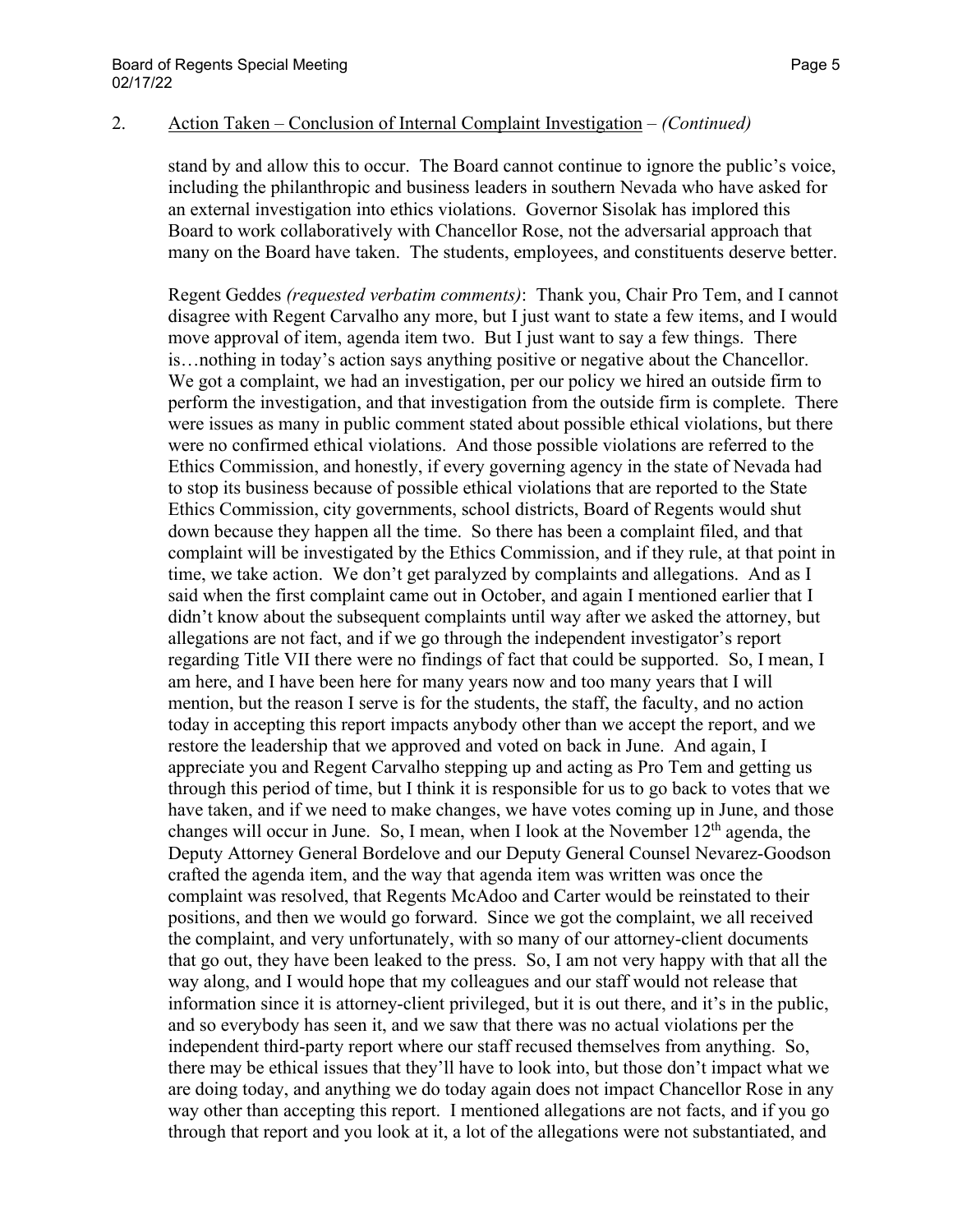we can't consider those facts in which we have to take action on it. And the one thing I want to point out and it's kind of a question, the advice we got yesterday from our Deputy General Counsel that seven of us would have to abstain because we are named in the complaint, I just find incredible. I don't know if you can just name people in complaints, and then they are no longer allowed to vote on issues without there being any fact or definition of what is going on there. And with that, I do want to ask a question of our Deputy Counsel because she stated in that memo that did get leaked and shouldn't have gotten leaked, but it did, that the seven of us couldn't vote today, but when I go down to Nevada Revised Statutes 281A.420 discussion disclosure they, the Legislature and the law says that as publicly elected officials, we have to vote unless there is a firm conflict that keeps us from voting. And each one of us, the seven of us who were told that we had to abstain…I mean, I represent more than 230,000 citizens of Nevada…and if you tell seven of us we have to abstain, you are talking about 2.2-2.3 million citizens of Nevada that aren't represented in today's debate and discussion. And I just find that…it's unsatisfactory to me that we would just exclude representation from everybody based on that opinion. And the question for Deputy Counsel, and then I'll wrap up Madam Chair, was when I go down to NRS 281A.420, again it says we have to vote and the only reason to abstain from voting is that: a) the public officer's acceptance of a gift or loan; b) the public officer's significant pecuniary interest; or c) the public officer's commitments in a private capacity to the interests of another person. And nowhere in the complaint or in the opinion, and in my personal case, I can't speak for the other six that were listed, there is nothing that I have done that violates any of those three provisions, and that's why I am not abstaining, and I am going to vote, and with that, I would move approval of agenda item number two.

> Regent Geddes moved approval to acknowledge the conclusion of the internal complaint investigation to effectuate the action taken by the Board at its November 12, 2021, meeting and to return Regent Cathy McAdoo and Regent Patrick R. Carter to their respective positions as Chair and Vice Chair of the Board. Regent Boylan seconded.

Regent Brooks stated he would not abstain from the vote for the reasons already explained by Regent Geddes. He said is unaware of anything that needs to be added to the investigation concerning the complaint, nor is he aware of any items in the complaint that haven't been addressed. He acknowledged that outside System Counsel Scott Abbott hired Fenmore Craig to investigate the claims. Mr. Abbott pointed to a recommendation from the Attorney General's Office that an agenda item be framed calling the Board to action to declare the internal investigation concluded and restore prior leadership in accordance with the action taken at the November 12, 2021, special meeting. Additionally, Fenmore Craig uses the language concluded in the report several times and specifically titled a section as "conclusion."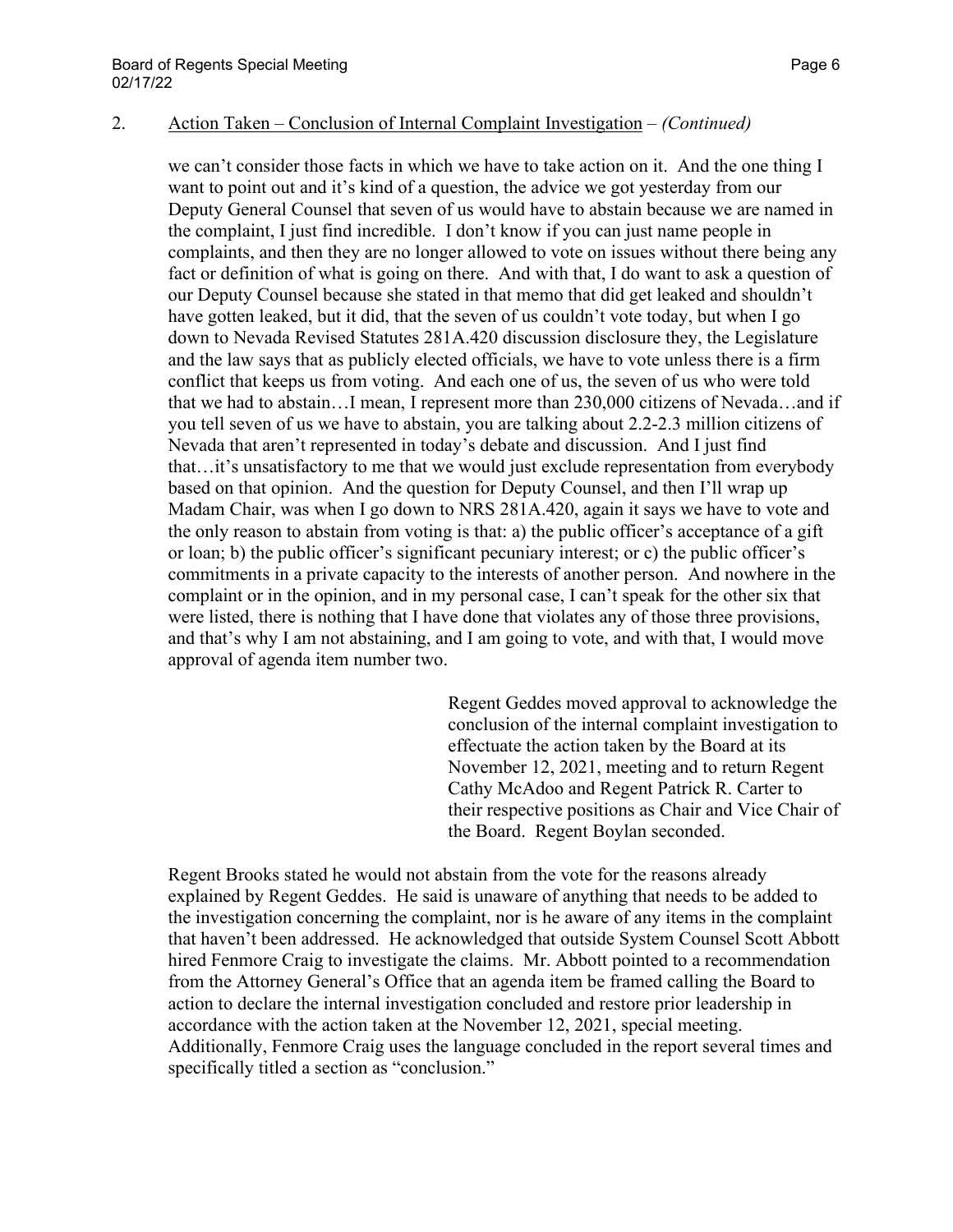Regent Geddes *(requested verbatim comments)*: I just would like to request that all of my remarks are included verbatim into the minutes to fully disclose why I'm not abstaining today and my reasoning, so I would like that to be included there. But I just want to circle back because it was actually a question for Deputy Counsel was when I looked at NRS 281A.420, 3a, b, and c, the three reasons we should abstain, I cannot find any of those three reasons in the complaint or why any of us would abstain. And I would just like Deputy Counsel Nevarez-Goodson to say on the record why, without any of those three conditions, why any of us should abstain cause, as I did email her yesterday and told her I was gonna complain about this, but I see no reason for us to abstain, so I know she's had time to do more homework and kick me because I am a chemist and not a lawyer, but I would just like her to address that issue before we get to a vote. Thank you.

Deputy General Counsel Nevarez-Goodson stated abstention and disclosure should be tied to a conflict of interest which the ethics law defines as a pecuniary interest, a commitment in a private capacity to the interest of others, or the acceptance of a gift or a loan. Her advice for disclosure and abstention was based upon the issues and the nature of the agenda item that when a person is named in an investigation and subsequently investigated, it affects their personal and pecuniary interests. Specifically, she noted that a regent has a pecuniary interest in the position they hold as a regent as well as any potential liability that may result as a matter of such an investigation. The nature of the agenda item is whether the Board feels the investigation should be concluded, so it would be self-serving to vote to conclude an investigation in which one is personally named. Regent Geddes is correct that the ethics law calls out a provision where it does want to encourage and not require public officials to vote, so they do not divest their constituents of their representative voice in government. But the law is clear that such encouragement to vote is only true where there is no conflict of interest. To avoid a possible ethics complaint, she recommended that the Regents named and subsequently investigated disclose and abstain because she did not want the perception that voting to conclude the investigation would affect their interest. She also pointed out that ethics statutes must be read together in unison, and there are multiple other ethics statutes set forth in NRS 281A.400 that reference personal interests not specifically tied to pecuniary interests where regents must not act in an official capacity to affect their personal interests.

Regent Perkins agreed with Regent Geddes' comments. She will not abstain from the vote because she did not violate any of the issues mentioned in the statute.

In response to questions from Regent Moran related to disclosure and abstention, Deputy General Counsel Nevarez-Goodson confirmed that her advice was to recommend disclosure and abstention for those Regents named and investigated in the internal complaint. Her advice also included information regarding the Safe Harbor provisions of the Ethics Law, which protect regents from findings of willful violations of the law if they comply with the advice of legal counsel.

Regent Moran agreed with the legal analysis and recommendations and believed it is unfortunate that some will not follow the advice.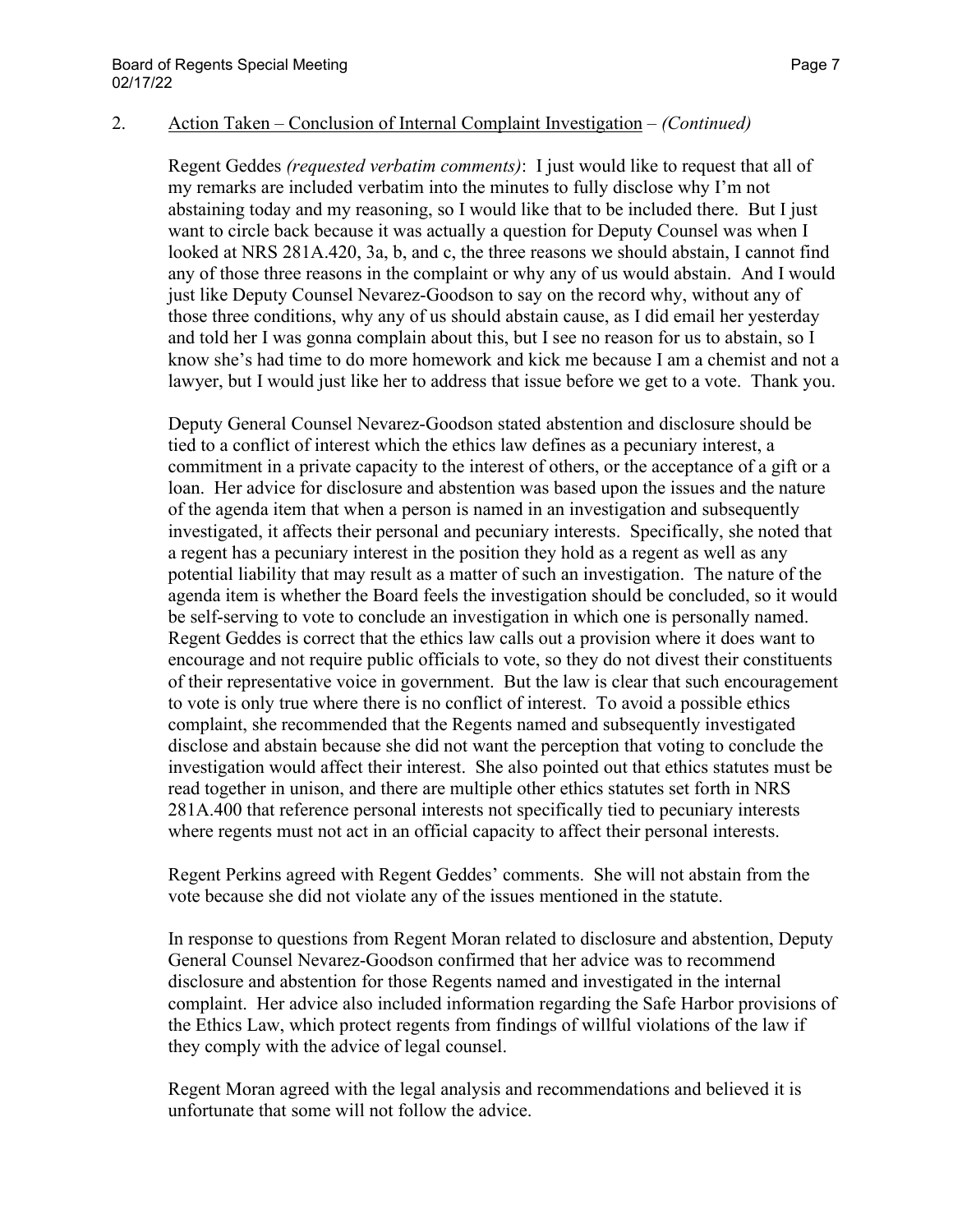Regent Moran also agreed with Vice Chair Pro Tem Carvalho's comments. Unfortunately, the Board is now in a position where its time is being taken up by things that do not move the System forward. In addition, there is a communication gap between the Board, Chancellor Rose, and the Chancellor's Cabinet. Therefore, Regent Moran stated he could not support the motion and was disappointed in his colleagues.

Regent Boylan noted he was also named in the investigation. He takes the advice of Counsel seriously, but he will vote on the matter.

Regent Brooks left the meeting.

Chair Pro Tem Del Carlo commented that she was uncomfortable concluding the report with the possible ethics violations noted in the report. Leadership is being restored before a plan is crafted to move forward. This action precludes the Board from deciding whether any additional investigation is needed. Stakeholders are watching the Board, especially the students, staff, and faculty. The whole reason the Board is elected is to advance higher education and research in Nevada. There is an opportunity to come together as a Board. She is disappointed that her colleagues are not taking the advice of Counsel. She will not support the motion.

Regent Brooks entered the meeting.

Regent Moran left the meeting.

Motion carried via a roll call vote. Regents Arrascada, Boylan, Brooks, Carter, Doubrava, Geddes, McAdoo, Perkins, and Tarkanian voted yes. Chair Pro Tem Del Carlo, Vice Chair Pro Tem Carvalho, and Regent McMichael voted no. Regent Moran was absent.

## 3. Information Only – New Business

Regent Geddes said he appreciated the work of Chair Pro Tem Del Carlo and Vice Chair Pro Tem Carvalho and hoped they would work with Board leadership and the Chancellor to address many of the issues.

Regent Geddes requested that Board leadership hire temporary outside legal counsel for the Board until the Chief of Staff and Special Counsel to the Board Search is complete.

Regent Geddes requested that vaccine and mask mandates be revisited. In addition, he asked that the Task Force design policy standards based on CDC recommendations related to mandatory vaccine and mask mandates.

Vice Chair Pro Tem Carvalho requested a discussion to create a governance committee. She also asked for a discussion related to the possible violations of the Board bylaws.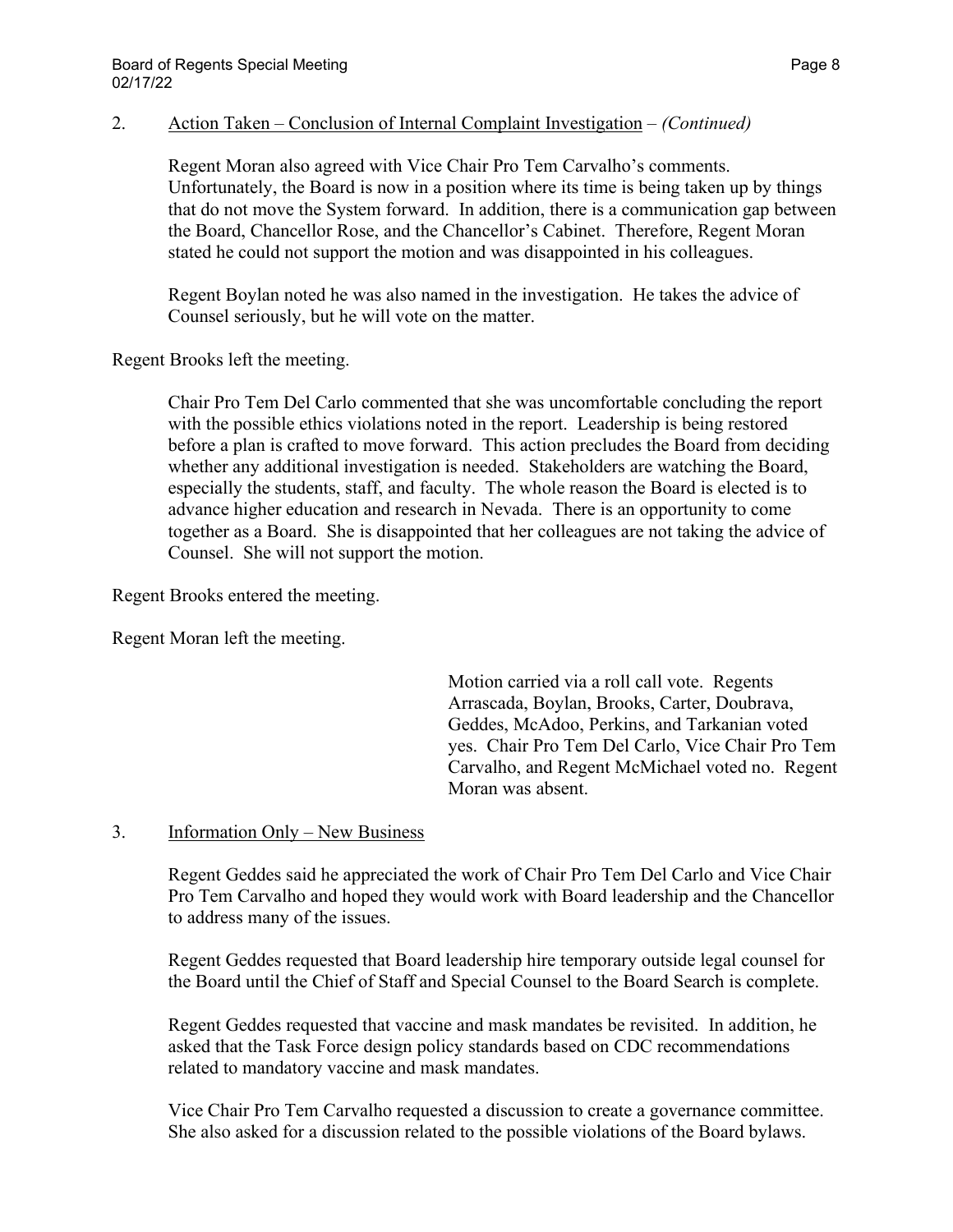## 3. Information Only – New Business – *(Continued)*

Regent Brooks appreciated that authorization was given to conceal carry in the System office after substantial threat assessments were recognized by the Southern Command. As a Veteran, he took an oath to protect and defend the constitution and the public, including fellow Regents, staff, and the Chancellor. Regent Brooks asked that an agenda item be brought forward in support of the Board of Regents waiving privilege regarding the closed meeting on December 30, 2021, to release the video to the public.

Regent McMichael requested a reinstatement of the mask mandate.

Chair Pro Tem Del Carlo asked that the Board discuss ways to curtail confidential information leaks.

## 4. Information Only – Public Comment

Nicole Thomas stated students, faculty and staff are exhausted and not being paid enough, but here is another meeting where some Regents have maintained lower ethical standards than the student governments. If she belongs to a club or organization that benefits in any way from an action or a vote, she abstains. She understands it as a clear directive to not participate in anything that she may benefit from in the fear that she may commit an ethics violation. She is concerned that some Regents feel no concern to vote to install themselves in leadership positions while there is an active call for an ethics investigation. She is frustrated with the lack of inaction.

Regent Carter left the meeting.

Caren Yap stated she was shocked by the Board's bias and clickiness. If there is a conflict of interest or the vote benefits you, you do not vote. She is baffled that this does not translate to this governing body. She can respect some Regents' refusal to abstain even when there is clear bias, but Regents McAdoo and Carter not doing so when the vote benefits them is a disservice to the constituents.

Lisa Levine observed that several Regents had not followed legal advice to recuse themselves.

Chair Pro Tem Del Carlo pledged to do everything she could to move the Board forward, work with all her colleagues and find a collegial way to move forward.

The meeting adjourned at 10:20 a.m.

| Prepared by:               | Angela R. Palmer<br>Special Assistant and Coordinator<br>to the Board of Regents |
|----------------------------|----------------------------------------------------------------------------------|
| Submitted for approval by: | Keri D. Nikolajewski<br>Interim Chief of Staff<br>to the Board of Regents        |